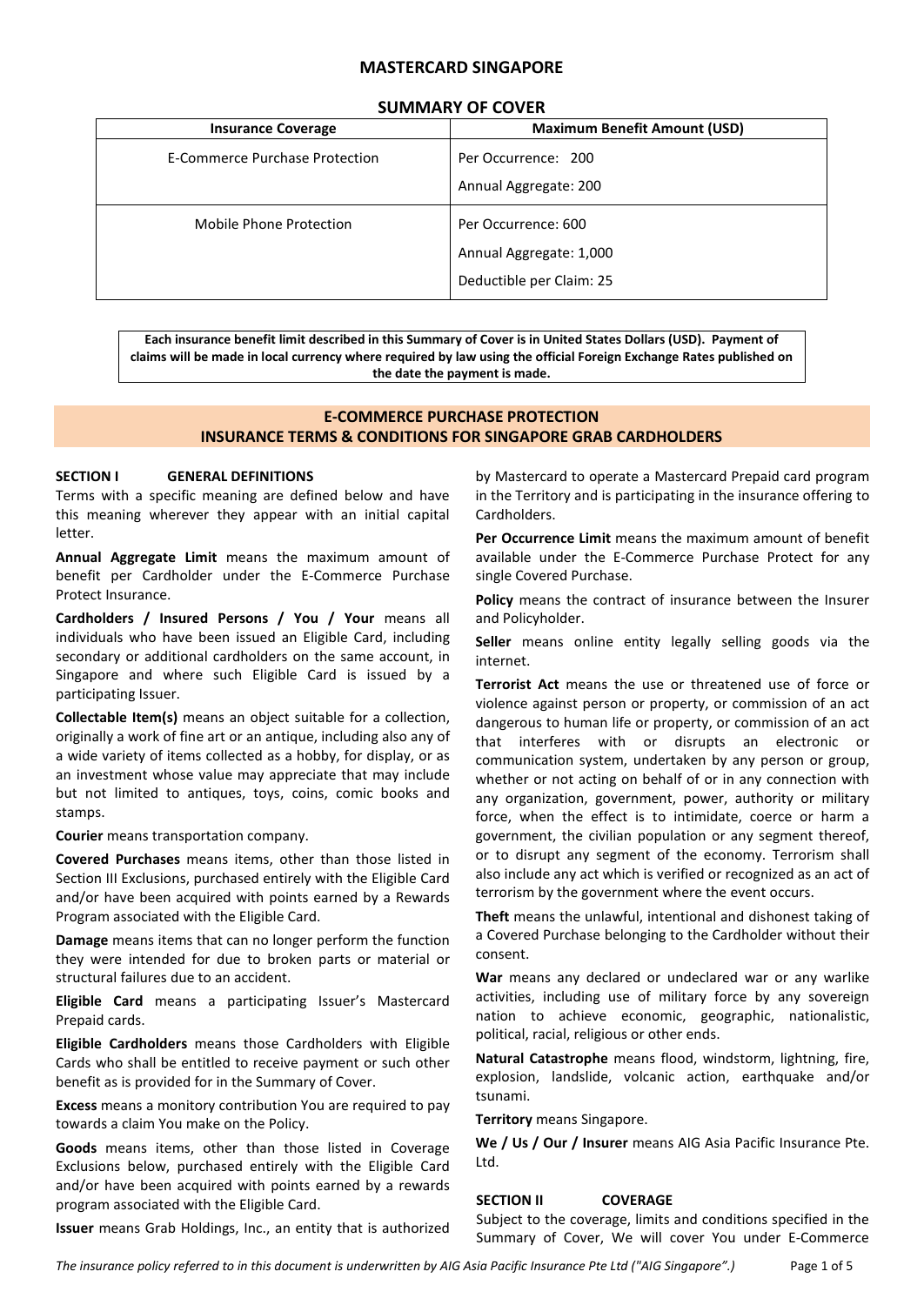Purchase Protect, and reimburse You for the following:

- a. Non-delivery/and or incomplete delivery of Goods and shipping charges that are purchased on the internet. Goods are insured against non-delivery if the Goods have not been delivered within 30 days of the scheduled delivery, unless so otherwise stated by Seller and the Seller has failed to refund You to Your Eligible Card, in excess of other applicable insurance.
- b. Improper functioning due to damage of delivered Goods: The delivered Goods are insured against improper functioning as a result of physical damage if the Seller or Courier has failed to refund to Your Eligible Card, in excess of other applicable insurance.

In the event of a valid claim, We will pay You the purchase price for each item(s) of Your purchase, up to the amount as specified in the Summary of Cover.

## **SECTION III EXCLUSIONS**

The Policy does not provide coverage for any of the following. We will not pay for any claim, expenses or loss under this section in connection with:

- lawful confiscation by the Police, Government Agencies, Courts or other empowered authorities;
- any fraudulent or willful act by You.
- any motor vehicle airplanes, boats, automobiles and motorcycles and any equipment, parts or accessories;

We shall not be liable to pay any claim under this Section for the non-delivery of or in connection with:

- animals or plant life;
- cash, bullion, negotiable instruments, shares, traveler's checks, or tickets of any description (including but not limited to tickets for sporting and entertainment events, and travel);
- consumable or perishable items (including but not limited to, food, flowers, drink, drugs, nutrition supplements);
- motor vehicles, motorcycles or motor scooters, watercraft, aircraft and any equipment and/or parts necessary for its operation and/or maintenance;
- Goods purchased for commercial use including items purchased for re-sale or tools of trade or profession;
- access to internet websites, software or data files downloaded from the internet including music files, photos, reading material, books and movies;
- services provided via the Internet such as cinema tickets, air tickets, hotel bookings, car rental, financial advice;
- Goods purchased from a natural person either through a private transaction or an online auction website.
- counterfeit or fake goods
- loss or damage due to a natural catastrophe, atmospheric or climatic conditions, wear and tear, depreciation, gradual deterioration, water, pollution or contamination of any kind, manufacturing defects or inherent vice, vermin, insects, termites, mold, wet or dry rot, bacteria, rust, cleaning, servicing, maintenance, adjustment or repairs;
- losses due to mechanical failure, electrical failure; software or data failure;
- loss of data:
- Goods purchased for resale or items which are used goods, damaged goods or second-hand goods at the time of purchase;
- permanent household and/or business fixtures, including but not limited to carpeting, flooring and/or tiling, air conditioners, refrigerators, or heaters;
- Goods used for, or intended to be used for, retail and/or property rental, or other business purposes;
- items that You have rented or leased;
- items that were, at the time of purchase, used, rebuilt, refurbished, or remanufactured;
- art, antiques, firearms and Collectable Items;
- furs, watches, jewelry, gems, precious stones and articles made of or containing gold (or other precious metals and/or precious stones);
- the costs or charges which do not relate to any purchase, which You paid for using Your Eligible Card;
- misplacement;
- disappearance; or
- Goods deemed to be illegal by local government authorities

## **SECTION IV CONDITIONS**

To be eligible for this coverage, the following needs to be present or to have occurred:

- 1. The delivery address for the Goods must be to Your postal address in Singapore.
- 2. A shipment tracking number must be assigned and provided by the Seller of the Goods or a designated transportation company
- 3. You must take all necessary reasonable action against the Seller to send replacement Goods or refund the purchase amount to You.
- 4. You must have informed the Seller in writing and by registered mail of the non-delivery of Goods and demanded replacement Goods or a full refund and the Goods have not been delivered.
- 5. In the event that a claim for non-delivery is paid to You, and the original Goods eventually arrive, You should pay back any indemnity received to Us.
- 6. In the event that a claim is submitted for improper functioning due to damage of delivered Goods, You shall notify the seller of the Goods and Us within 48 hours.
- 7. You will cooperate with Us and help Us to enforce any legal rights You or We may have in relation to Your claim.

# **SECTION V GENERAL PROVISIONS**

**1. Notice of Claim:** Written notice of claim must be given no later than thirty (30) days from the date of the loss incident. Failure to give notice within (30) days from the date of the loss incident may result in a denial of the claim. To file a claim, log on to [https://sg.mycardbenefits.com](https://sg.mycardbenefits.com/) or send a claim notification to:

> **AIG Asia Pacific Insurance Pte. Ltd.** AIG Building 78 Shenton Way #09-16 Singapore 079120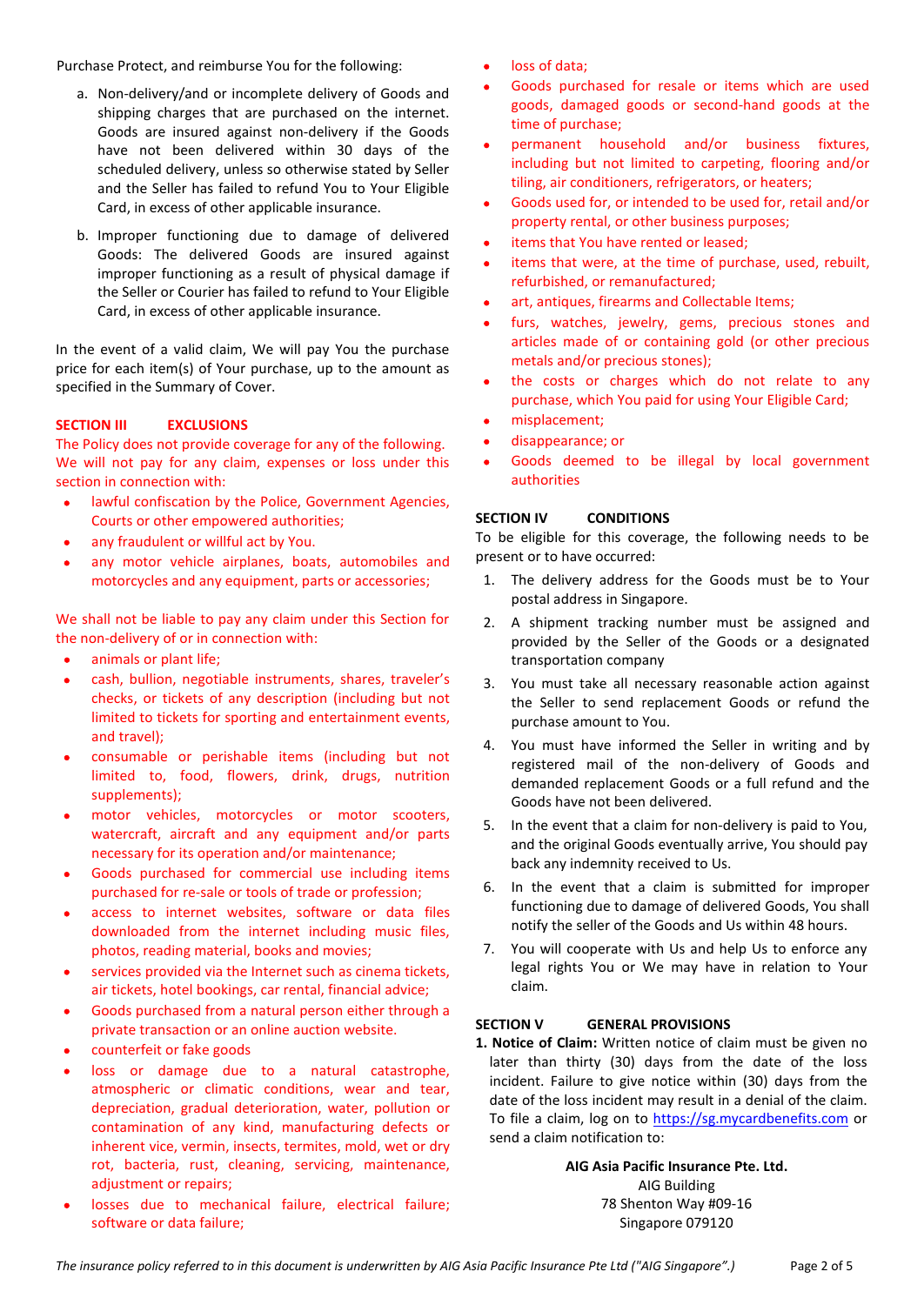Tel: +65 6419 1667 Business Hours: 8:30AM – 5:30PM, Mon – Fri (except public holidays) Languages supported: English Email: [APAC.Mastercard@aig.com](mailto:APAC.Mastercard@aig.com)

### **2. Proof of Loss:**

The Cardholder must provide to the Insurer the following:

- a. a signed claim form, if provided by AIG;
- b. Cardholder's statement of account or copy of purchase receipt showing payment of the Covered Purchases which was made entirely with the Eligible Card;
- c. **Non-delivery**: In the event that a claim for nondelivery is paid to You and the original Goods eventually arrives, You should pay back any indemnity received to Us.

**3. Payment of Claims:** All payments to be made by the Insurer shall be paid to Eligible Cardholders in Singapore and such payments shall be subject to the laws and regulations then in effect in Singapore.

**4. Legal Rights:** You will cooperate with Us and help Us to

enforce any legal rights You or We may have in relation to Your claim.

**5. Fraudulent Claims:** We will not be liable if a claim is determined by the Insurer to be fraudulent and all payments made in respect of such fraudulent claims shall be forfeited at Our discretion.

**6. Governing Law and Jurisdiction:** This Policy is governed by and interpreted in accordance to the laws of Singapore. Any dispute will be subject to the exclusive jurisdiction of the courts of Singapore.

**7. Sanctions:** We will not be liable to provide any coverage or make any payment hereunder if to do so would be in violation of any sanctions law or regulation which would expose Us, Our parent company or its ultimate controlling entity to any penalty under any sanctions law or regulation.

**8. Contracts (Rights of Third Parties) Act:** A person who is not a party to this Policy contract will have no right under the Contracts (Rights of Third Parties) Act and to enforce any of its term.

# **MOBILE PHONE PROTECTION INSURANCE TERMS & CONDITIONS FOR SINGAPORE GRAB CARDHOLDERS**

### **SECTION I GENERAL DEFINITIONS**

Terms with a specific meaning are defined below and have this meaning wherever they appear with an initial capital letter.

**Accidental Damage** means items that can no longer perform the function they were intended for due to broken parts or material or structural failures due to an accident.

**Annual Aggregate Limit** means the maximum amount of benefit per Cardholder available during the Policy Period.

**Cardholders/Insured Persons** means all individuals who have been issued an Eligible Card, including secondary or additional cardholders on the same account, in the Territory and where such Eligible Card is issued by a participating Issuer.

**Eligible Card** means a participating Issuer's Mastercard Prepaid cards in the Territory.

**Eligible Cardholders** means those Cardholders with Eligible Cards who shall be entitled to receive payment or such other benefit as is provided for in this insurance certificate.

**Eligible Mobile Telephone** means the Postpaid or Prepaid mobile telephone associated with the Eligible Cardholder

**Insurer** means the AIG Asia Pacific Insurance Pte. Ltd.

**Issuer** means Grab Holdings, Inc. an entity that is authorized by Mastercard to operate a Mastercard Prepaid card program in Singapore and is participating in the Mobile Phone Protection offering to Cardholders.

**Mysteriously Disappear** means the vanishing of an item in an unexplained manner where there is absence of evidence of a wrongful act by a person or persons.

**Per Occurrence Limit** means the maximum amount of benefit available under this insurance per incident during the Policy Period.

**Postpaid** means a mobile telephone subscription where the Cardholder enters into a contract with a mobile provider with a monthly billing arrangement

**Prepaid** means a Mobile Telephone subscription for which credit is purchased in advance of using the mobile provider's services.

**Territory** means the country where the Eligible Card was issued, Singapore.

**Theft** means the illegal act of taking an Eligible Mobile Telephone belonging to the Insured Person without their consent, with intent to deprive him/her of its value.

## **SECTION II COVERAGE**

The Insurer will pay for loss due to Accidental Damage or Theft up to the Per Occurrence Limit and subject to the Annual Aggregate Limit per Cardholder if:

- 1. For Postpaid, the mobile provider's monthly billing statement for the billing cycle preceding the month in which the Accidental Damage or Theft occurred is paid using the Eligible Card.
- 2. For Prepaid, the Issuer's monthly billing statement shows a top-up value related to the mobile provider's services preceding the month in which the Accidental Damage or Theft occurred.

Coverage under the Policy will be suspended if an Eligible Cardholder fails to make an Eligible Mobile Telephone bill payment or Prepaid Top-up using the Eligible Card in a particular month. Coverage will resume after a 15-day waiting period following the date of any future Eligible Mobile Telephone bill payment or Prepaid Top-up using an Eligible Card.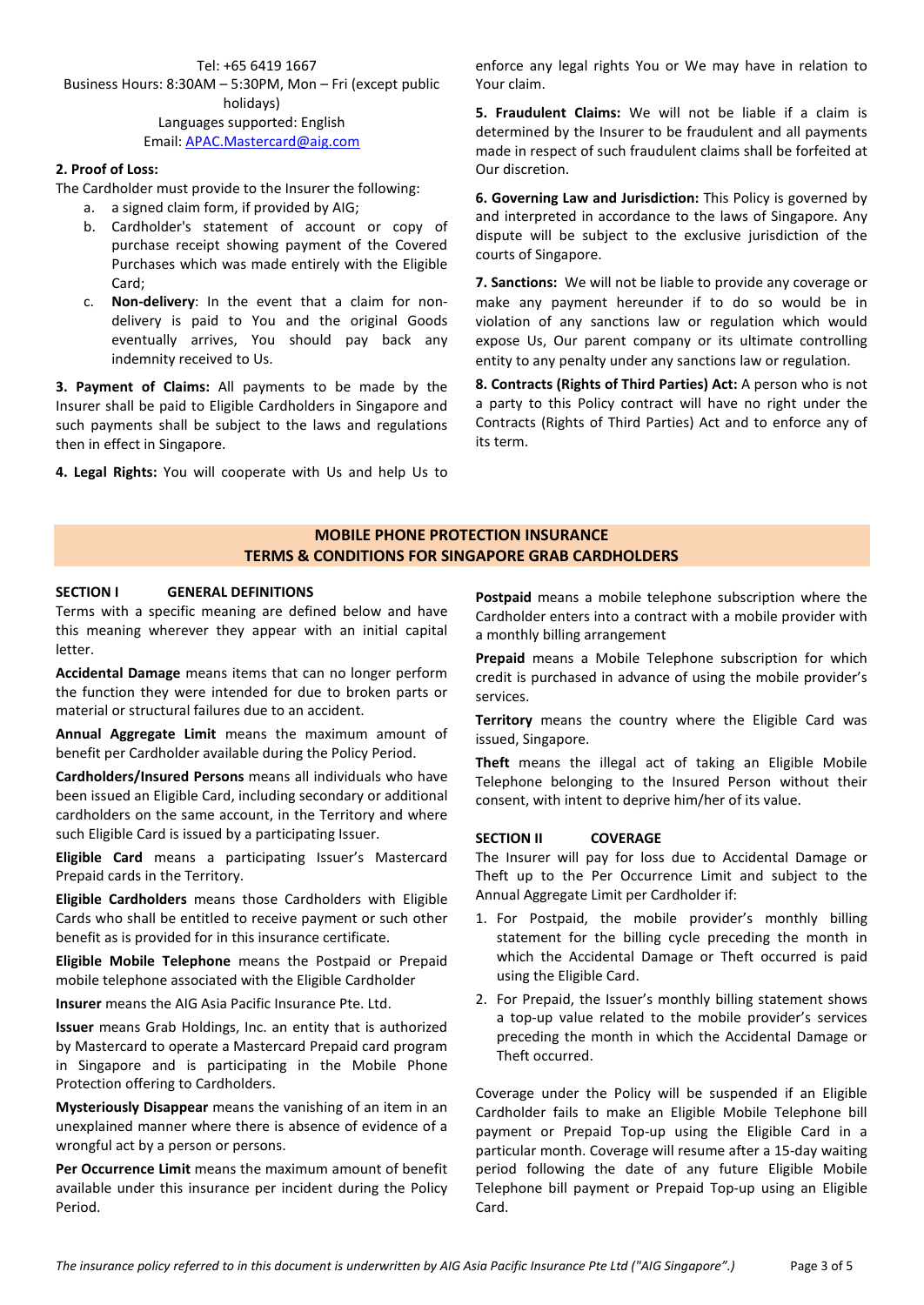### **Individual Termination Date**

An Eligible Cardholder's coverage under this agreement shall terminate on the earliest of:

- 1. the date the Eligible Cardholder no longer qualifies as an Eligible Cardholder;
- 2. the date the Eligible Card is determined to be ineligible by the Issuer;
- 3. the date the Issuer ceases to participate in the policy; or
- 4. the date the policy is terminated.

Coverage shall be provided in accordance with Section II Coverage, for the Eligible Mobile Telephone stolen or damaged after the Policy Effective Date and before the individual termination date. Coverage shall not be provided for any Eligible Mobile Telephone stolen or damaged after the individual termination date.

Coverage is limited to Accidental Damage or Theft up to the Per Occurrence limit stated in the Summary of Cover and subject to the terms, conditions, exclusions, and limits of liability of this insurance as well as the deductible stated in the Summary of Cover. The maximum liability annually is also stated in the Summary of Cover.

### **Valuation**

We shall be liable only for the lesser of the following amounts:

- 1. the actual cost to repair or replace the Eligible Mobile Telephone after a deductible has first been applied to the cost to repair or replace the Eligible Mobile Telephone.; or
- 2. the Per Occurrence Limit

#### **Scope of Coverage**

Our maximum liability under the Policy may not exceed Annual Aggregate Limit per Eligible Card per twelve-month period.

#### **SECTION III CONDITIONS**

- 1. You will be reimbursed for Accidental Damage or Theft of Eligible Mobile Telephone.
- 2. Coverage begins the first day of the calendar month following the payment of your Postpaid monthly mobile telephone bill or Prepaid top-up.
- 3. Coverage ends the first day of the calendar month following nonpayment of your Postpaid monthly mobile telephone bill or no Prepaid Top-up.
- 4. Coverage is excess of any other applicable insurance or indemnity the Eligible Cardholder may have.

## **SECTION IV EXCLUSIONS**

This plan of insurance does not provide coverage for any of the following:

- 1. Mobile telephone accessories other than the standard battery and/or standard antenna provided by the manufacturer.
- 2. Mobile telephones purchased for resale or for professional or commercial use.
- 3. Eligible Mobile Telephones that are lost or Mysteriously Disappear.
- 4. Mobile telephones under the care and control of a common carrier, including, but not limited to, the postal service, airplanes or delivery service.
- 5. Mobile telephones stolen from baggage unless handcarried and under the Eligible Cardholder's supervision or under the supervision of the Eligible Cardholder's traveling companion who is previously known to the Eligible Cardholder.
- 6. Mobile telephones stolen from a construction site.
- 7. Cosmetic damage such as a dent or scratch to the Eligible Mobile Telephone or Accidental Damage that does not impact the Eligible Mobile Telephone's ability to make or receive phone calls.
- 8. Accidental Damage or Theft resulting from abuse, intentional acts, fraud, hostilities of any kind (including, but not limited to, war, invasion, rebellion or insurrection), confiscation by the authorities, risks of contraband, illegal activities, normal wear and tear, flood, earthquake, radioactive contamination, or damage from inherent product defects or vermin.
- 9. Accidental Damage or Theft resulting from mis-delivery or voluntary parting from the Eligible Mobile Telephone.
- 10. Replacement mobile telephone purchased from other than a mobile provider's retail or internet store; or taxes, delivery or transportation charges or any fees associated with the service provided.

## **SECTION V UNIFORM PROVISIONS**

**1. Notice of Claim:** Written notice of claim must be given no later than ninety (90) days from the date of the incident. Failure to give notice within ninety (90) days from the date of the incident may result in a denial of the claim. To file a claim, log on to [https://sg.mycardbenefits.com,](https://sg.mycardbenefits.com/) or contact the Insurer at:

**AIG Asia Pacific Insurance Pte. Ltd.** 78 Shenton Way AIG Building #09-16 Singapore 079120 Call Centre Hours: 8:30 am to 5:30 pm Monday to Friday (except Public Holidays) Telephone: +65 6419 1667 Languages supported: English Email[: APAC.Mastercard@aig.com](mailto:APAC.Mastercard@aig.com/)

#### **2. Proof of Loss:**

The Cardholder must provide:

- d. Eligible Cardholder's card statement reflecting the monthly Eligible Mobile Telephone payment or Prepaid Top-up for the month preceding the date the Eligible Mobile Telephone was subject to Theft or suffered Accidental Damage
- e. If Postpaid, a copy of the Eligible Cardholder's current mobile provider's billing statement
- f. If available, a copy of the original Eligible Mobile Telephone purchase receipt or other sufficient proof of the Eligible Mobile Telephone model currently linked to the Eligible Cardholder's Eligible Mobile Telephone account
- *g.* If the Cardholder has an existing insurance from the mobile operator, a copy of the insurance claim to the Eligible Cardholder's mobile telephone insurance, or in the